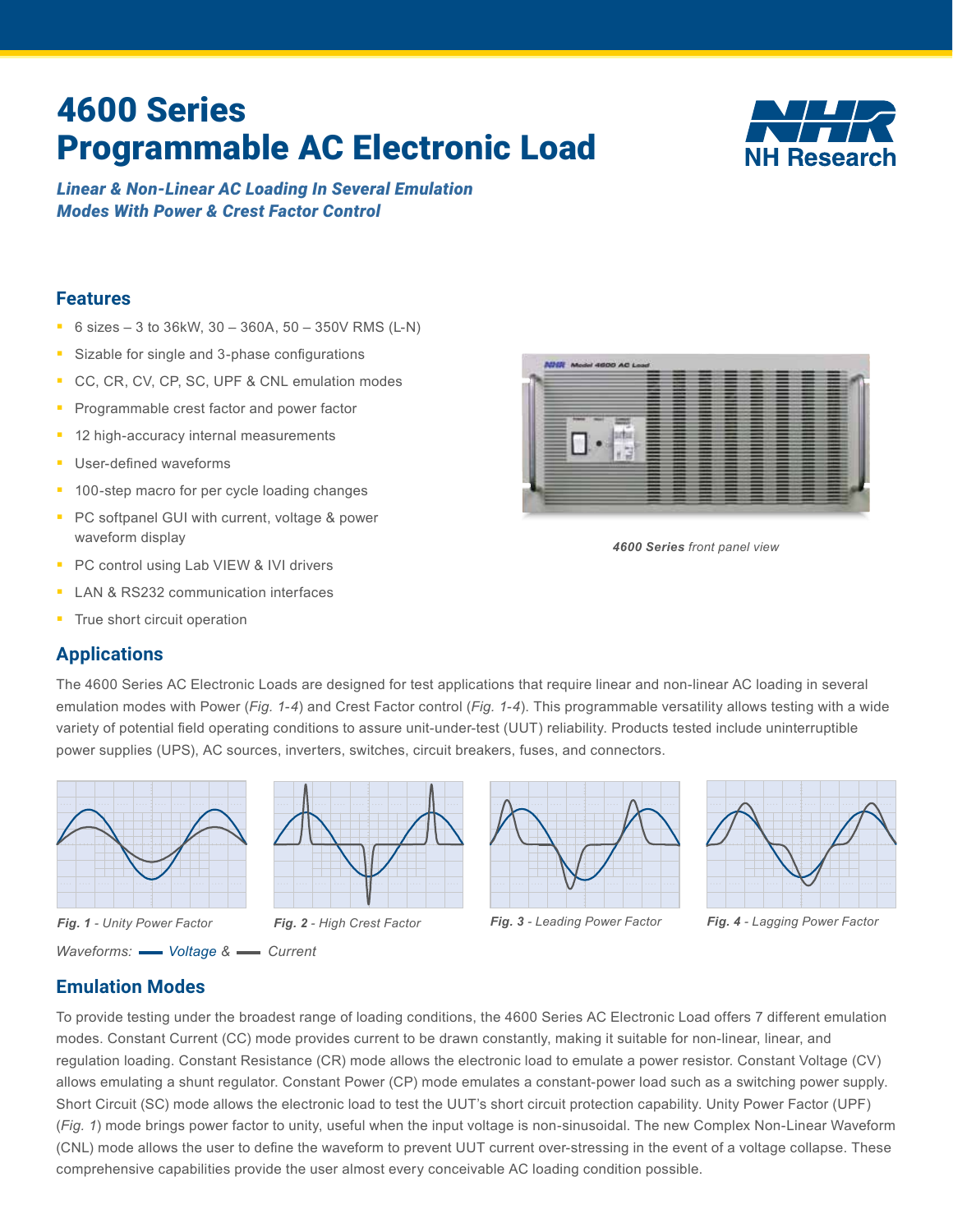#### **High Accuracy Measurements**

The 4600 Series AC Electronic Load provides high-accuracy frequency, voltage, peak voltage, current, peak current, crest factor, apparent power, true power, peak power, reactive power, power factor, and resistance measurements by combining high-resolution measurements with precision ranging. The ability to make measurements internally eliminates multiple external measurement instruments plus associated signal matrixing. In this manner, the 4600 Series AC Electronic Load provides for a more compact, less costly, and considerably faster test system.

*The AC Electronic Load has the ability to control current through a user defined waveform.*

#### **User-Defined Waveforms**

The 4600 Series AC Electronic Load has the ability to control current through a user defined waveform (*Fig. 5*). The waveform is created by a powerful graphical editor that facilitates starting with a straight line or modifying a generated waveform based on current, power, and crest factor. The graphical editor includes an auto-check feature to ensure the settings are compatible with each other and within the capabilities of the electronic load. It also supports waveform smoothing, symmetrical, and asymmetrical waveform creation.

With this editor, waveforms can be quickly created to duplicate complex transient conditions. This would include adding asymmetrical inflections, inserting transient anomalies such as spikes and dropouts, and any shape else that can be drawn as a single-cycle waveform.

#### **100-Step Multi-Mode Macros**

Macros are queues of up to 100 steps that can be triggered locally, thereby providing very fast current, power, and crest factor changes, up to every cycle (*Fig. 6*). Further, a Macro can be executed as a single shot or looped.

*em*Power® LE *adds a test sequencer, basic test routines, & reporting.*

#### *em***Power® LE Test Executive Option**

The 4600 Series AC Electronic Load is supplied with software for a PC softpanel that provides complete instrument control, measurement, and waveform display. Upgrading to a full test executive with drivers for all NH Research, Inc. (NHR) power instruments is also possible through *em*Power® LE (*Fig. 7*), which adds a test sequencer, basic test routines, and reporting.



*Fig. 5 - User-Defined Asymmetrical Current* 2.000 mS/div Wf1, Chn 001, 100 V/div. Wf2, Chn 002, 20 A/div.



*Fig. 6 - Start-Up Inrush Current Macro*

| <b>TEST</b><br>Last art books are                                                                                                                                                   | <b>EDIT</b><br><b>Charles and wide area</b><br>PUBLIC USE       |                                                                     | <b>CONTROL</b><br>m.                                                                                                   | <b>A Frank A France</b><br>--                                   | & Sunker<br><b>Million</b> |
|-------------------------------------------------------------------------------------------------------------------------------------------------------------------------------------|-----------------------------------------------------------------|---------------------------------------------------------------------|------------------------------------------------------------------------------------------------------------------------|-----------------------------------------------------------------|----------------------------|
| <b>Detaile with a fill</b><br><b>Tel: Stat Region vita</b><br>2001年5月7月7日<br><b><i><u><u><b>Transport</b></u></u></i></b>                                                           |                                                                 |                                                                     |                                                                                                                        |                                                                 | $-1688$                    |
| <b>Famous</b><br><b>SALE</b>                                                                                                                                                        | <b>Sidest</b>                                                   | trant                                                               | <b>Test Rooms</b>                                                                                                      | <b>Texastor</b>                                                 | Е                          |
| a post-sillage renoval<br>. SMT has not<br>· Estated communication<br>a Disting voltage rate agent<br>. Thru tool against<br>Time Emports accords<br><b>The County of President</b> | <b>Southern</b><br><b>Great</b><br><b>Grand</b><br><b>VETAX</b> | * Rene an<br>$-$ June 100<br>¥<br>٠<br>计计算                          | a Little Manager<br>. Freeze<br>+367 Containment<br><b>College Property</b><br>+ Tings Massacres<br>. Tonga Humanismus | <b>Warr</b> Fast<br>Vietna<br>art of Research at it is The land | Γń<br>п                    |
| a little post aftest<br>a little party<br>+ Back Back Ad<br>. Darily hallery taskilling<br>$\overline{\mathbf{H}}$                                                                  | <b>Blue Acade</b>                                               | ۰<br><b>Booth Line &amp; Boother But &amp; Booth of</b><br>a Louise | r Dingt Heaterson<br>+ Britannia<br>a Little Companions                                                                | <b>Park Labor</b>                                               |                            |
| 変<br>. This work on box?<br>. Double to least and<br>a counter school delayers<br>$\overline{1}$<br>a Donald Jose college.                                                          | <b>Similar</b><br><b>SALEM</b>                                  | ł                                                                   | Thomas Mariner<br>v Kings Mass remote<br>. Sings Monumener                                                             | <b>William</b><br>Free Labo Fall Labor                          |                            |
| 3<br>+Three or less moved<br>· Good with a press<br>a Downe beginning announce                                                                                                      | <b>WELL</b>                                                     |                                                                     | <b>Chiag Numer</b><br>a Tinga Hosumeri<br>. Blood Creati                                                               |                                                                 | ä                          |
| <b>The American</b><br>a literature or<br>. The expense cares, in                                                                                                                   |                                                                 | ŧ<br>Ŧ<br>ij                                                        | <b>The State</b><br>. LUTCurramanne                                                                                    | <b>Partie</b>                                                   |                            |
| . The weighted particular painting<br>a linghery segments<br>+3.Win-#                                                                                                               |                                                                 | ¥<br><b>x</b>                                                       | . LIST European and all of<br>a blut supervise above<br>x25mm                                                          | Fur-15 Recent Fol R to The land                                 | п                          |

*Fig. 7 - em*Power *user interface*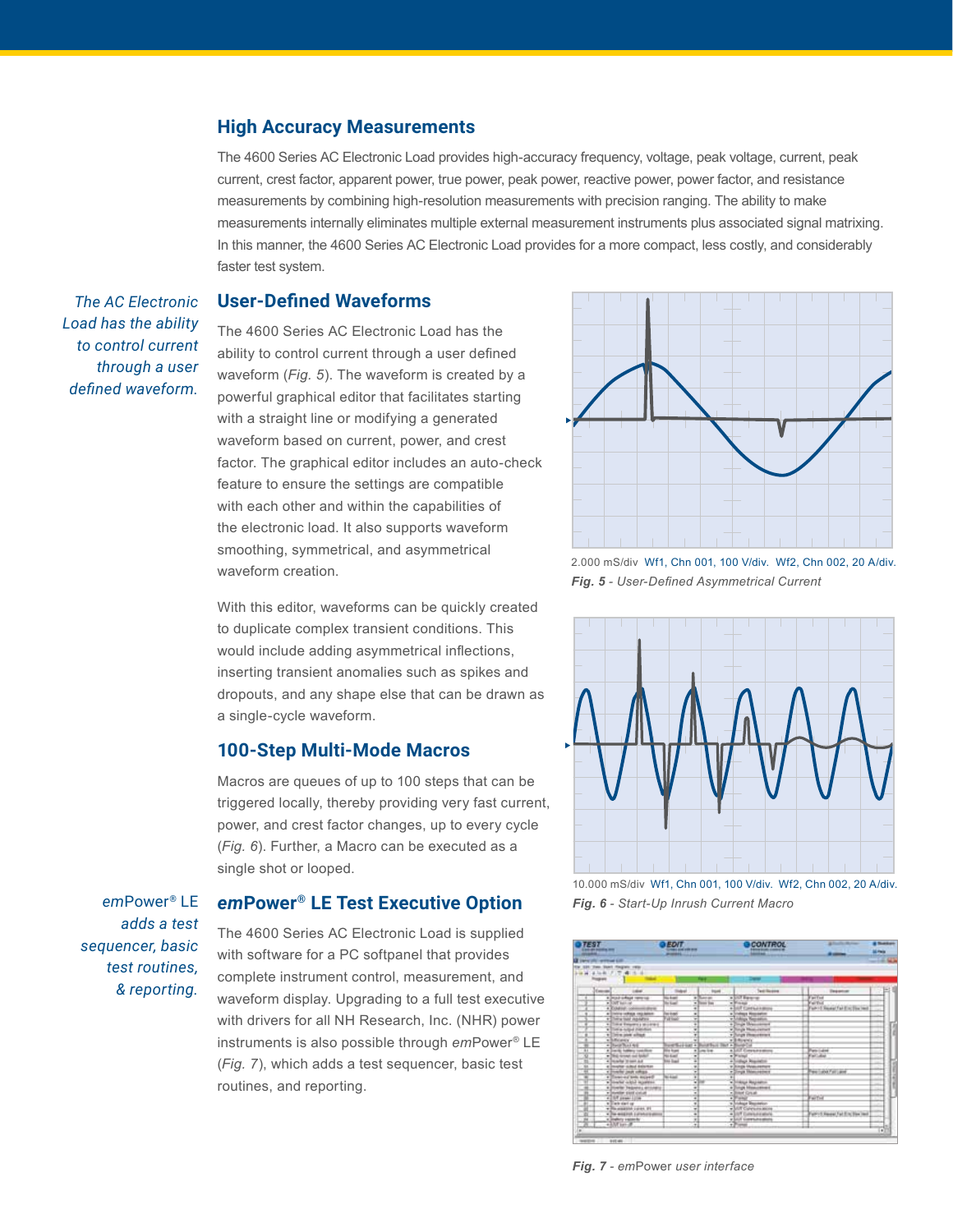*Any unit can be field expandable in 3kW increments to address future higher power needs.*

#### **Wide Range of Power Levels**

The 4600 Series AC Electronic Load is now offered in 6 power levels between 3 and 36kW (*Fig. 8*). Any unit can be field expandable in 3kW increments to address future higher power needs. Contact NHR for any loads higher than 36kW.

#### **Graphic User Interface**

A PC-hosted graphic user interface eclipses the traditional front panel clutter of knobs, dials, keypads, and digital displays. This traditional clutter is a carry-over from a time in which test instrumentation had a far more limited set of features. In addition to a more comprehensive presentation of operation, measurement, and status information, softpanel advantages include the ability to program and recall Macros, editing user-defined waveforms, along with display of real-time current, voltage, and power waveforms without an oscilloscope.



*Fig. 8 - Operating Envelopes*

*PC softpanel provides complete instrument control, measurement and waveform display.*

### **PC Softpanel**